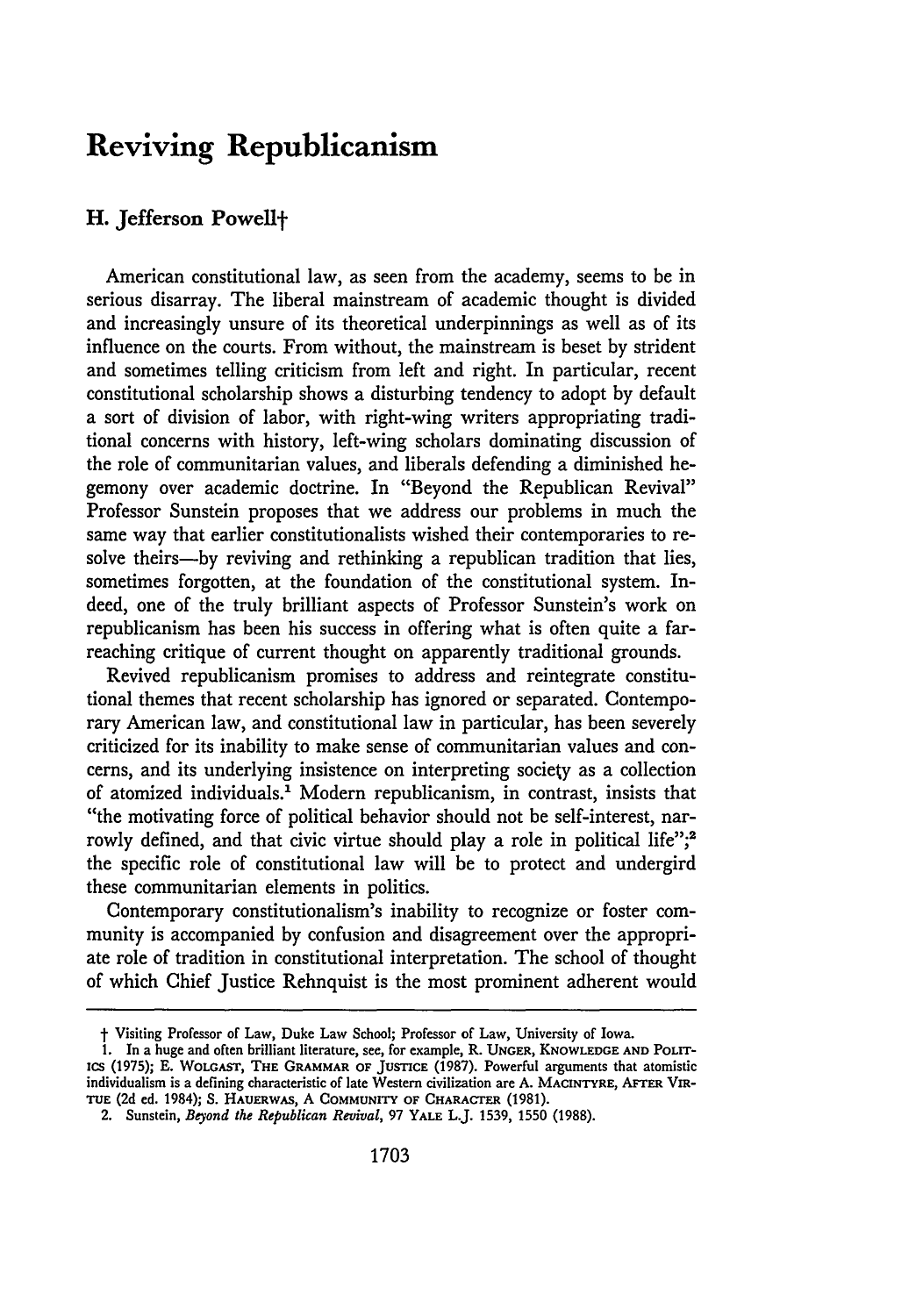والمعتمل سوالون

deny for the most part the validity of any tradition except that already frozen in the founding events, while other scholars and judges seem so unconcerned with history as to have no concept of tradition at all. Professor Sunstein's republicanism, on the other hand, lays claim to deep continuity with a tradition embedded in the founding events, and yet possessed of a capacity for change and development.

Another area of current constitutional disarray concerns the nature and propriety of moral discourse in constitutional law. Much of the liberal mainstream seems committed to an almost completely process-oriented account of the moral commitments legitimately to be found within American law,<sup>3</sup> while contemporary "conservative" constitutionalists tend either to identify moral value with wealth-maximization<sup>4</sup> or to adopt moral relativism in the public sphere.<sup>5</sup> Modern republicanism, however, proclaims its "belief in the possibility of settling at least some normative disputes with substantively right answers."<sup>6</sup>

In this comment I shall raise three questions about Professor Sunstein's republican revival. First, in what way is it genuinely a revival of an earlier political tradition? Second, what is the nature of the "deliberation" that Professor Sunstein sees as the heart of republican community? Finally, does his modern republicanism offer a genuine escape from the proceduralism and skepticism that constitute the ethical core of much of contemporary constitutional theory?

## I. **THE** HISTORICAL **CONNECTION**

A prominent feature of Professor Sunstein's republicanism is his claim to be reviving a very old tradition in American political thought (even if, as his article carefully points out, revival must be accomplished by rethinking). But what does it mean to "revive" a tradition the very existence of which was and is-contested?7 Professor Sunstein begins his article with a careful description of the difficulties with "revival":

History does not supply conceptions of political life that can be applied mechanically to current problems. Circumstances change; theoretical commitments cannot be wrenched out of context without great risk of distortion; contemporary social and legal issues can never be resolved merely through recovery of features, however important and attractive, of the distant past.8

القارا القرار للمحافظ الرابانية

*<sup>3.</sup> See, e.g.,* J. **ELY, DEMOCRACY AND DISTRUST (1980).**

<sup>4.</sup> *See e.g.,* R. **EPSTEIN, TAKINGS: PRIVATE** PROPERTY **AND THE** POWER **OF EMINENT DOMAIN** (1985).

*<sup>5.</sup> See, e.g.,* Rehnquist, *The Notion of a Living Constitution,* 54 TEX. L. REv. 693 (1976).

<sup>6.</sup> Sunstein, *supra* note 2, at 1541.

<sup>7.</sup> There is an enormous literature on the subject. For an insightful guide, see Kerber, *The Republican Ideology of the Revolutionary Generation,* 37 AM. Q. 474 (1985).

<sup>8.</sup> Sunstein, *supra* note 2, at 1539.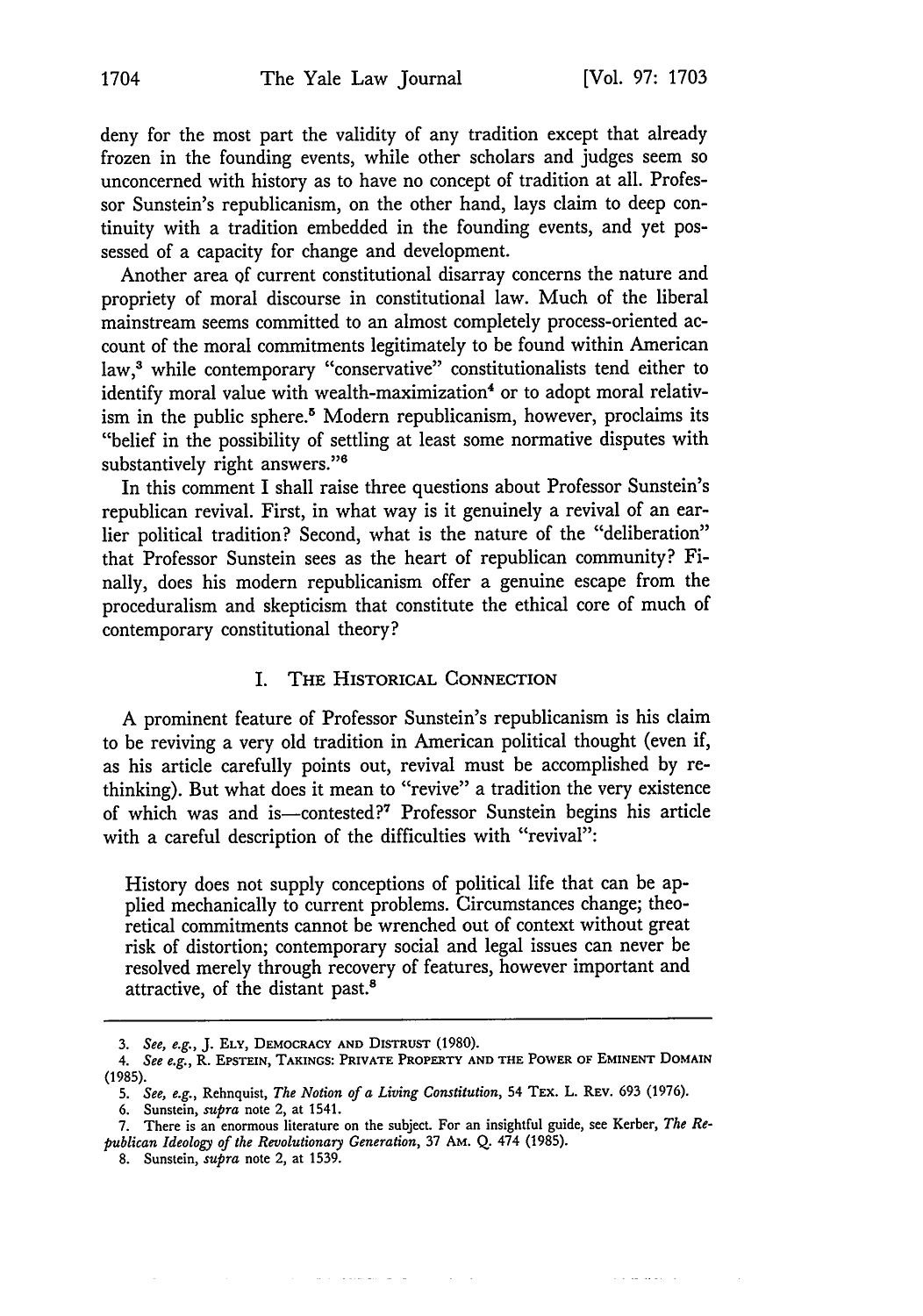In addition to these conceptual difficulties with the enterprise of revival, Professor Sunstein notes the ethical undesirability of resuscitating much of the tradition: the attractive elements of eighteenth-century republicanism were closely intertwined with its elitism, racism, sexism, and militarism. But despite these problems he insists that modern republicanism can and ought to be a revival of the eighteenth-century tradition.

The first step in Professor Sunstein's argument for the significance of a historical connection between his jurisprudence and the politics of the founding era is to assert the importance of republican thought in the framing period. The particular "home" of republican thought in American constitutionalism on this view is "in the work of the antifederalists; and antifederalist thought has exerted a continuing influence on American public law."9 Professor Sunstein is as a result particularly interested in antifederalist views on such matters as equality, representation and deliberation.<sup>10</sup>

At this point in my representation of Professor Sunstein's historical argument, the reader well might be inclined to interpret him as making the perfectly cogent claim that his republican revival is in fact a recapturing of antifederalist thought, understood as an often submerged and even paradoxical, but nevertheless real, element in American constitutionalism."' But this claim is *not* what Professor Sunstein intends, for the republicanism he wishes to revive can be found in the antifederalists' bitter opponents as well.12 Indeed, Professor Sunstein insists that the republican themes of contemporary interest were also prominent in federalist thought.1 " While the federalists rejected "central features of traditional republicanism"<sup>14</sup>-and perhaps rightly so ("the basic program of the federalists was ultimately vindicated"<sup>15</sup>)-they retained and embodied in the Constitution crucial republican themes such as a belief in deliberation and civic virtue and a concern to permit creative disagreement and citizen involvement. The historical connection definitely does not consist of revivifying antifederalism as a distinct tradition.

If federalism in the historical sense is not the opposing political system against which Professor Sunstein's republican tradition is to be contrasted, then the obvious candidate is liberalism. Most recent historical scholarship on republicanism has wrestled with the liberal/republican dichotomy, and

14. *Id.* **at 1558.**

**15.** *Id.* **at 1566.**

*<sup>9.</sup> Id.* at 1547. *See generally* H. **STORING, WHAT THE ANTI-FEDERALISTS WERE FOR (1981)** (discussing antifederalist contributions to **constitutionalism).**

**<sup>10.</sup>** *Id.* at **1548-58.**

**<sup>11.</sup>** Perhaps the most powerful and influential presentation of such a historical argument is L. **BANNING, THE JEFFERSONIAN PERSUASION (1978),** in which Banning identifies important antifederalist elements in the political thought of the Jeffersonian Republicans of the 1790's (who, far from rejecting the Constitution, vociferously asserted their allegiance to it).

<sup>12.</sup> Sunstein, supra note 2, at 1547. **13.** *Id.* **at 1559-62.**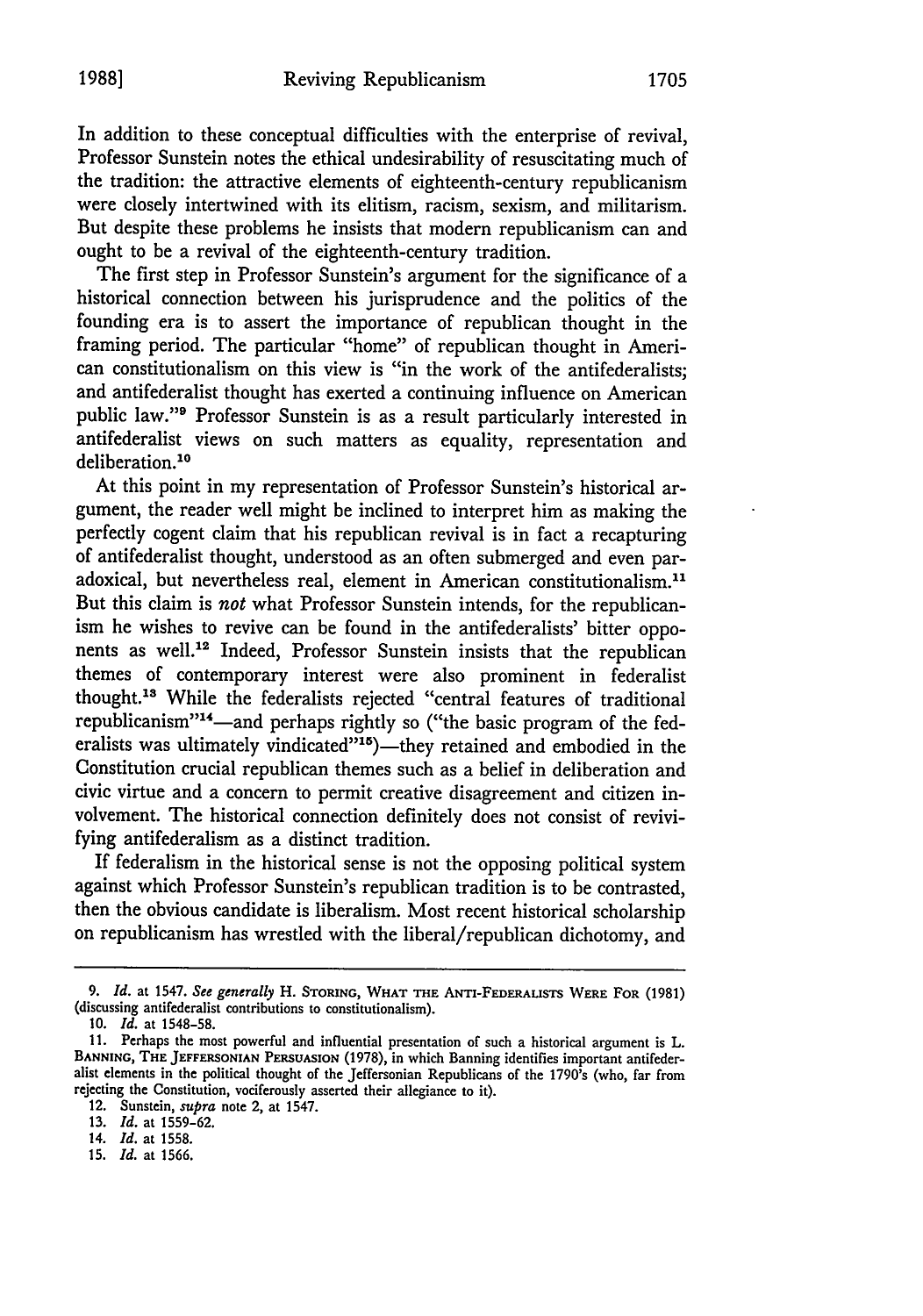recent efforts to utilize the concept of republicanism in constitutional law often employ the concept as a basis for criticizing liberal constitutionalism.<sup>16</sup> But Professor Sunstein's rejection of the liberal/republican dichotomy is if anything more unequivocal than his rejection of a federalist/ antifederalist polarity: "The opposition between liberal and republican thought in the context of the framing is, however, largely a false one. Only through a caricature of the tradition can liberalism be thought the antonym to the species of republicanism that operated during the constitutional period."<sup>17</sup>

Despite occasional ambiguities, Professor Sunstein does *not* accept the chronological account of American political thought that sees an earlier republicanism giving way in the founding era to a triumphant liberalism.<sup>18</sup> The republican revival, he insists, draws on a tradition that was both liberal and republican, a tradition in which liberal thought was receptive to the very themes that Professor Sunstein sees as quintessentially republican.<sup>19</sup> While the "most collectivist forms" of republicanism contradict "the most atomistic versions of liberalism . **. .** . [riepublican thought, understood in a certain way, is a prominent aspect of the liberal tradition."20 Even liberalism's characteristic concern with rights which, at one point Professor Sunstein seems to castigate as "entirely foreign to republicanism,"<sup>21</sup> is, it turns out, historically compatible with the republican tradition.<sup>22</sup>

Professor Sunstein's unwillingness to posit any strong distinction between the liberalism and republicanism of the founders is crucial to his constructive project, which he labels "liberal republicanism." But his concern to join and even equate the liberal and republican themes leaves his search for a historical connection in some confusion. Professor Sunstein asserts that "[t]he fact that the American constitutional regime at its outset owed a great deal to republican thought is an important corrective to approaches that purport to speak for the American constitutional tradition, but proceed from pluralist premises or invoke prepolitical rights."23 But he clearly portrays the founders' thought as a synthesis of republicanism with early forms of pluralism and interest-group politics. He simply does

23. *Id.* at 1563.

<sup>16.</sup> *See, e.g.,* Horwitz, *Republicanism and Liberalism in American Constitutional Thought,* 29 WM. & MARY L. **REv. 57** (1987).

<sup>17.</sup> Sunstein, *supra* note 2, at 1567.

**<sup>18.</sup>** The classic presentation of this view is **G.** WOOD, **THE CREATION OF THE AMERICAN RE-PUBLIC,** 1776-1787 (1969).

<sup>19.</sup> *See, e.g.,* Sunstein, *supra* note 2, at 1566-71 (liberalism incorporates concern over deliberation and equality and the rejection of sheer self-interest as an acceptable justification for political decisions).

<sup>20.</sup> *Id.* at 1569.

<sup>21.</sup> *Id.* at 1551. Professor Sunstein presumably means that the concept of prepolitical rights is "entirely foreign" to his modern republicanism; the idea and rhetoric of natural or propolitical rights certainly was not foreign to many of the historical figures whom he would regard as "republican." 22. *Id.* at 1561-63.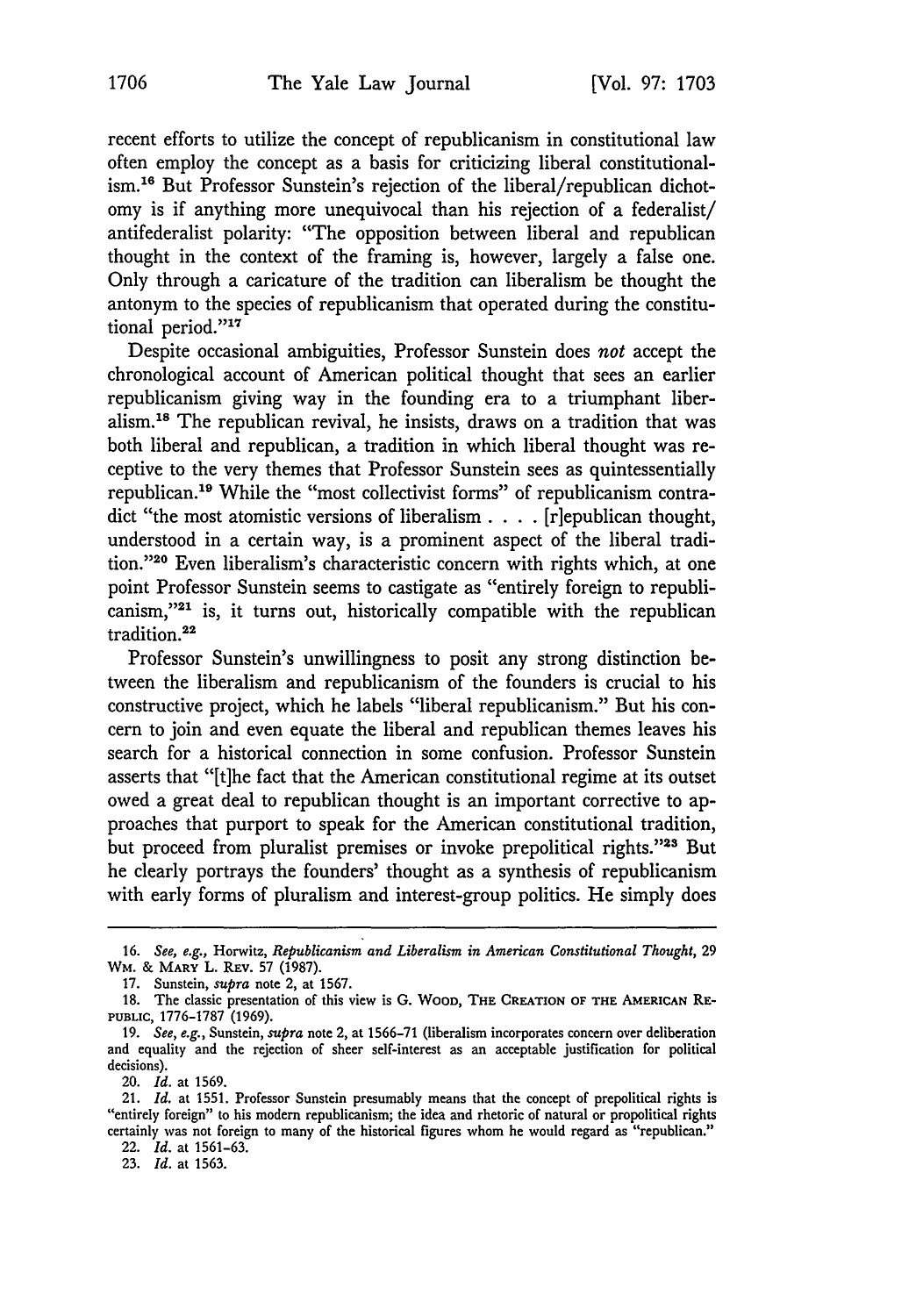In any event, the historical meaning of republicanism, I suggest, does not matter in any crucial way for Professor Sunstein. Historic republicanism, he freely admits, is relevant for contemporary constitutionalism only insofar as it possesses "contemporary relevance or appeal."24 This "relevance or appeal" clearly is not a function of historical meaning and is not subject to correction by historical tradition. If historical republicans believed in deliberation and sexism, Professor Sunstein will endorse the former and reject the latter for reasons that have nothing to do with history. Modern republicanism, it seems, is interested only in those parts of the language of the past that it can appropriate. Professor Sunstein does not offer us historical republicanism and commend its virtues to us; he offers us a contemporary political theory and notes that at times the founders said similar things.

#### II. **THE** MEANING OF DELIBERATION

The core of republicanism for Professor Sunstein is the "characteristically republican belief in deliberative democracy."<sup>25</sup> Interest-group pluralism regards politics as a system "of aggregating citizen preferences" and the task of constitutional theory as insuring that the prepolitical wants, needs and ideas that citizens bring to politics are "reflected accurately" in the political process. In contrast, republicans "treat politics as above all deliberative; and deliberation is to cover ends as well as means."26 A republican politics of deliberation therefore has a "transformative dimension" in that it requires political actors to reflect critically on their own preferences, and to modify or reject those preferences in accordance with a deliberative process which brings "new information and different perspectives to bear" on one's own choices.<sup>27</sup>

Deliberative criticism requires distance: Decision-makers must be able to scrutinize their own and their constituents' preferences and predispositions. Public decisions (paradigmatically, the passage of legislation, but Professor Sunstein recognizes the public nature of much that is nominally "private") therefore cannot legitimately be the product of the interestgroup brokering of discordant private goals; "instead they require publicregarding justifications offered after multiple points of view have been

<sup>24.</sup> *Id.* at **1563.**

**<sup>25.</sup>** *Id.* at 1540.

*<sup>26.</sup> Id.* at 1548.

<sup>27.</sup> *Id.* at 1544.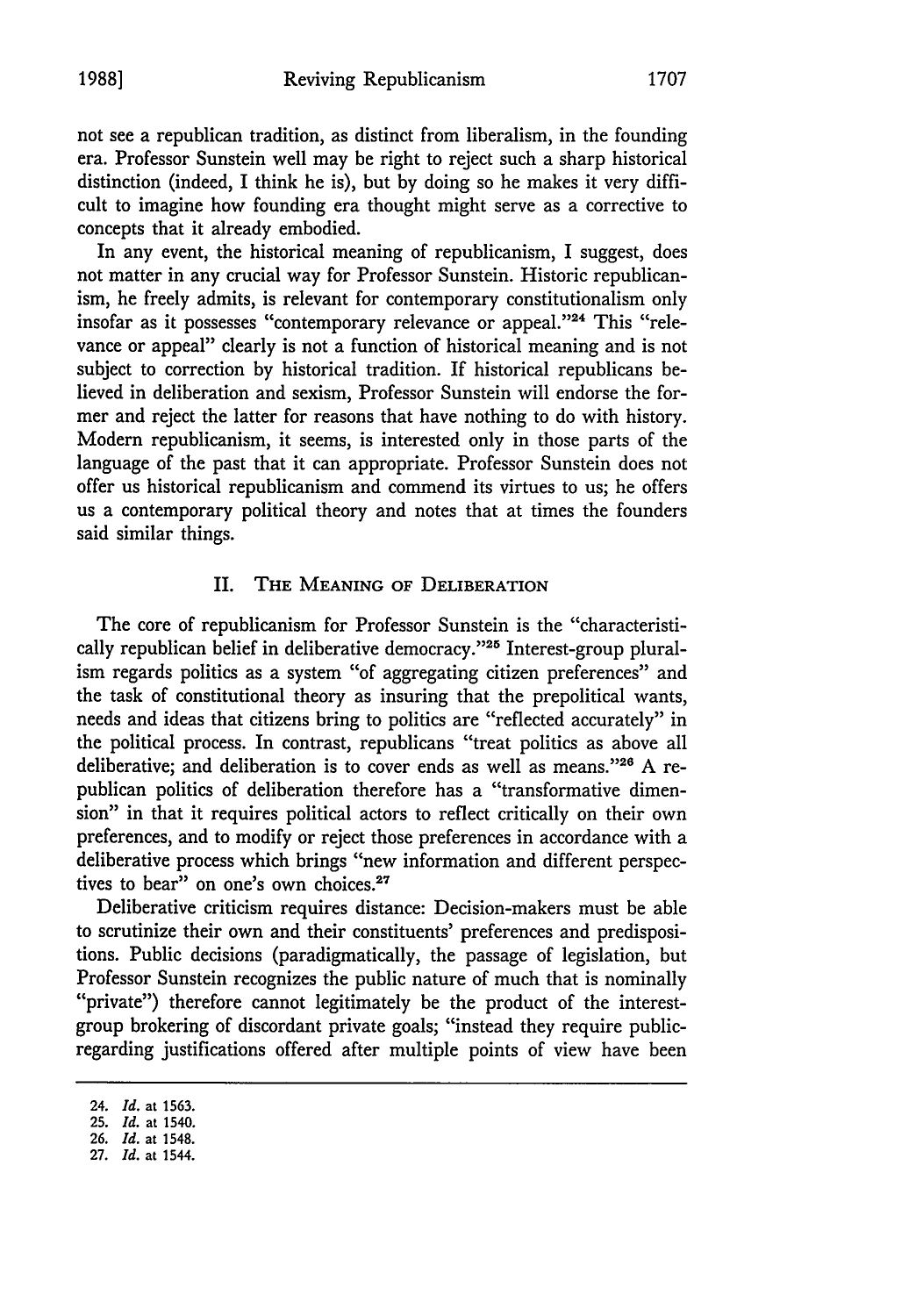consulted and (to the extent possible) genuinely understood."28 Such a deliberative politics can only be "made possible by what is sometimes described as 'civic virtue,' <sup>129</sup> by which Professor Sunstein means the capacity of political actors "to ask not only what is in their private interest, but also what will best serve the community in general."30 The effect of this "requirement of deliberation" will be to produce, at least at times, "uniquely correct outcomes" that are supported by "a consensus (or at least broad agreement) among political equals."3"

"Deliberative democracy," as Professor Sunstein presents it, is an attractive but, I believe, flawed concept. In the first place, it is unclear to what extent the concept of deliberation is consistent with Professor Sunstein's concern for broad participation in the political process. Republicans, we are told, "will attempt to design political institutions that promote discussion and debate among the citizenry," but they will also "attempt to insulate political actors from private pressure."<sup>32</sup> How are these two goals to be combined? Professor Sunstein discusses with apparent approval the founders' efforts to foster "deliberative government" through indirect elections, legislative autonomy, and the rejection of a constituent right to instruct representatives. Such institutional arrangements, however, are premised on assumptions that contradict a belief in participatory or "strong" democracy:<sup>33</sup> a distrust in at least the wisdom of the citizen body generally, and a corresponding confidence that a select and autonomous body of representatives are more likely to make intelligent and virtuous decisions for the public good than is the public itself.<sup>34</sup> Professor Sunstein's argument for deliberative politics unintentionally sounds very much like an argument for government by an independent judiciary, which is scarcely a program for broad political participation.

My second concern with the concept of deliberation involves the consistency with which Professor Sunstein rejects "prepolitical and exogenous"

32. *Id.* at 1549.

<sup>28.</sup> *Id.* at 1575. Professor Sunstein goes on immediately to describe this account of deliberative decision-making as "the foundation of contemporary republicanism." *Id.*

<sup>29.</sup> *Id.* at 1541.

**<sup>30.</sup>** *Id.* at 1550.

<sup>31.</sup> *Id.*

<sup>33.</sup> *See* B. BARBER, **STRONG DEMOCRACY** (1984).

<sup>34.</sup> This combination of an asserted belief in broad political participation with a desire to create a distance between the public and its governors is, of course, a common theme in the thought of historical figures we might call republican. *See e.g.,* Letter from Jefferson to Pierre S. Dupont de Nemours (April 24, 1816), in THE POLITICAL **WRITINGS OF THOMAS JEFFERSON** 49 **(E.** Dumbauld ed. 1955) ("the people by which is meant the mass of individuals composing the society **. . .** being unqualified for the management of affairs requiring intelligence above the common level, yet competent judges of human character, they choose, for their management, representatives **....");** *see also id.* at 38 n.1 12 (Jefferson's concern for the state senate was "to get the wisest men chosen, and to make them perfectly independent when chosen"). The latter remark is quoted by Professor Sunstein in connection with a discussion of "the traditional republican faith in the value of virtue and deliberation" Sunstein, *supra* note 2, at 1560.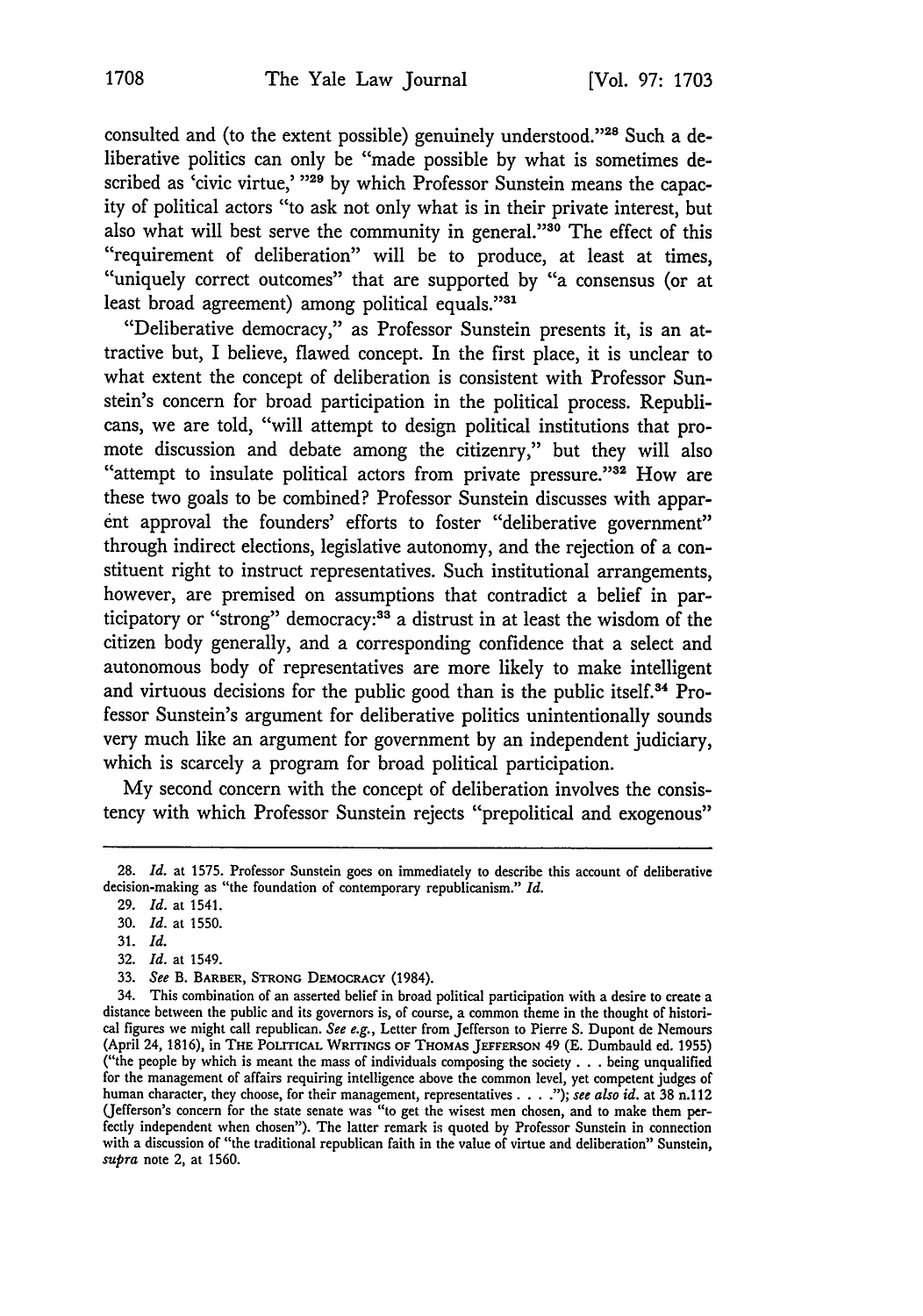rights and interests.<sup>35</sup> He repeatedly insists that a "central point" of republican deliberation is its capacity to question and modify pre-existing values, and its unwillingness to rule out discussion and debate over the same set of "prepolitical concerns." But this description of deliberation does not seem to me to be consistently maintained. Professor Sunstein is not willing in fact to open all private preferences to public examination. The clearest example of this unacknowledged limit on deliberation is religion. Professor Sunstein stresses that "some issues-religion is a familiar example-should be entirely off-limits to politics";<sup>36</sup> "certain considerations-like religion or political affiliation" should not be taken into account."'37

At first glance such an exclusionary rule seems inexplicable. If, for example, the present distribution of wealth is open for deliberative debate, why must we *not* discuss present-day secularism (or civic religion) as well? Professor Sunstein's response is twofold: "This exclusion of religion from politics has been based both on the notion that religious conviction is a matter of private right and on the view that removal of religion from the political agenda protects republican politics by ensuring against stalemate and factionalism."<sup>38</sup> Neither of these rationales for excluding religion from public discourse is reconcilable with Professor Sunstein's general account of deliberation. The notion of religion as "a matter of private right" is in direct contradiction to his assertion that the concept of prepolitical rights is "entirely foreign to republicanism," and thus can only be justified on grounds that he himself would label anti-republican. The argument that religion must be excluded in order to prevent "stalemate and factionalism" is, if anything, even more deeply contradictory, for it suggest a fundamental limit on the capacity of civic virtue to guide political debate. If religion is so disruptive that it must be excluded from discussion, why can not the same be said of property rights (and indeed at least part of the founders' concern over property was a concern over the social unrest that wealth redistribution might inspire<sup>39</sup>).

A third problem with the concept of deliberation lies in the claim that it can settle "at least some normative disputes with substantively right answers"<sup>40</sup> or "uniquely correct outcomes."<sup>41</sup> While Professor Sunstein is careful not to make grandiose claims about deliberation's capacity generally to transcend interest-group brokering and moral relativism, he does insist that at least "in some settings" political decisions can be made that

<sup>35.</sup> *Id.* at 1541.

<sup>36.</sup> *Id.* at 1555.

**<sup>37.</sup>** *Id.* at 1568; see also *id.* at **1563,** where Professor Sunstein states that the founders' "incorporation of Calvinism" into their thought "should not be revived."

<sup>38.</sup> *Id.* at 1555 n.85.

<sup>39.</sup> *See, e.g.,* **THE FEDERALIST** No. 10 (J. Madison).

<sup>40.</sup> Sunstein, *supra* note 2, at 1541.

<sup>41.</sup> *Id.* at 1550.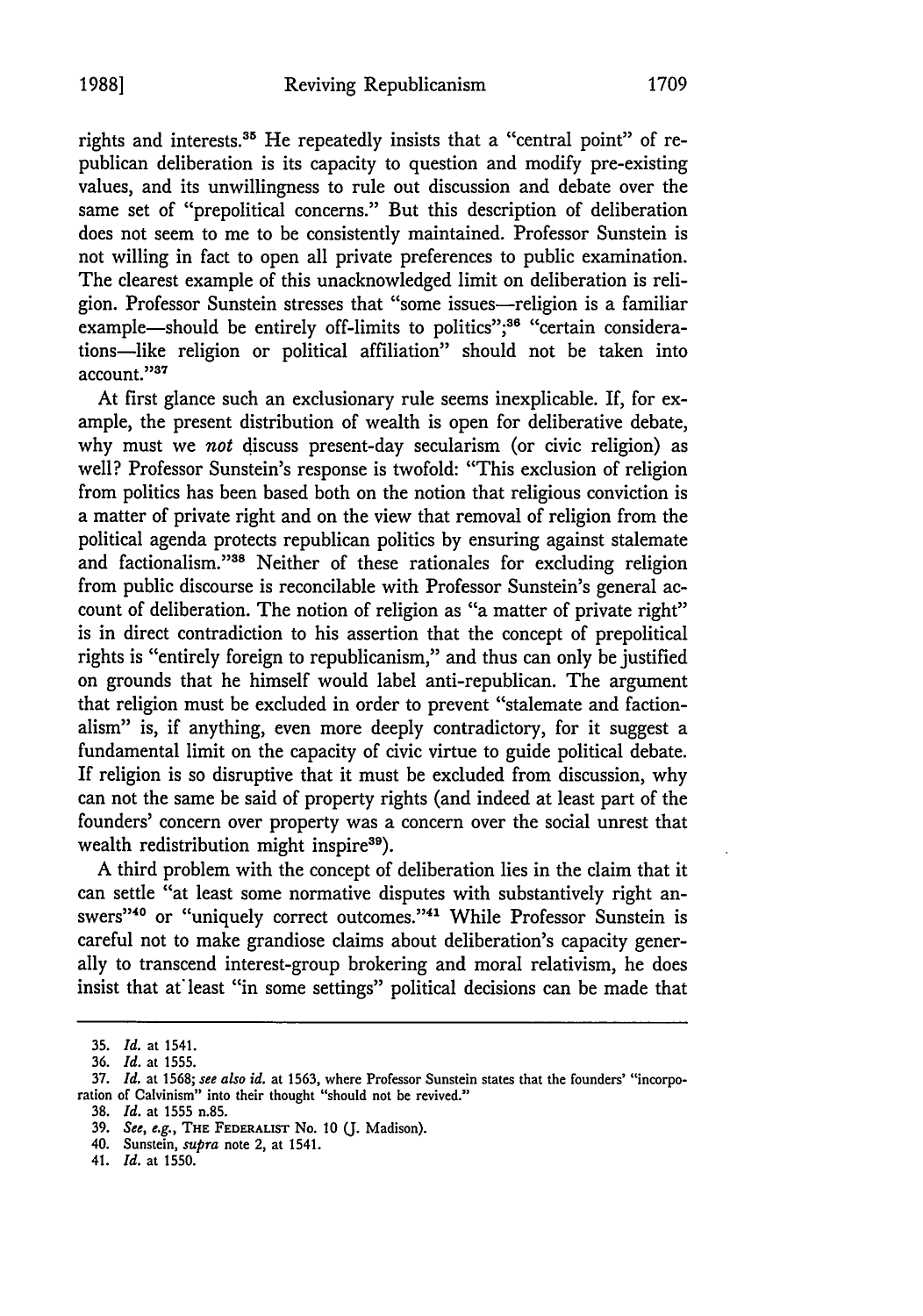are "substantively correct" implementations of the common good.42 This is an ambitious assertion, for a vision of politics that could deliver on this claim would be able thereby to resolve one of the thorniest questions of contemporary American political and constitutional theory.

Constitutional deliberation as described by Professor Sunstein unfortunately fails to escape the "thin" morality of process that characterizes most mainstream liberal constitutionalism. "[S]ubstantively correct outcomes," for the modern republican, are "understood as such through the ultimate criterion of agreement among political equals", and the "common good" is defined as the outcome of a "well-functioning deliberative process."<sup>43</sup> The correctness of a specific political decision is to be judged by the legitimacy of its claim to rest on a "a consensus (or at least broad agreement) among political equals" after deliberation. These stringently procedural definitions of "correct" and "good" are complemented by a strict process definition of "objectionable" or "unjustified" political outcomes: "certain results could not be the product of a genuine deliberative process."<sup>44</sup> Republicanism's common good is scarcely distinguishable from pluralism's aggregation and balancing of interests, for Professor Sunstein gives us no criterion for determining the justice of "deliberative" political decisions other than the requirement that political actors articulate a public rationale for their positions.45 That is a requirement that the histories of legislation and of minimal rationality review would suggest is formal and empty.

My most fundamental concern with the concept of deliberation has to do not with its internal inconsistencies but with its underlying premises. The claim that free and equal deliberation among political equals will lead to "uniquely correct" political decisions is an assertion of faith. Professor Sunstein seems to reject "character formation"-the transformation of persons and personal relationships-as a legitimate object of public deliberation and decision, but he never explains how untransformed persons, culturally molded by the modern West's atomistic individualism, will be capable of conducting a deliberative and transformative politics. 48 Professor Sunstein does not offer us the "credible theory of social transforma-

44. *Id.* at 1550 n.54.

 $\omega_{\rm c}$  and

 $\mathcal{O}(\mathcal{O}(\log n) \log n)$  . The  $\mathcal{O}(\mathcal{O}(\log n)$ 

<sup>42.</sup> *Id.* at 1550, 1554.

<sup>43.</sup> *Id.* at 1554.

<sup>45.</sup> Modern theorists of ethics disagree sharply over the possibility of constructing a substantive morality from a set of liberal process constraints on political discussion. *Compare* B. ACKERMAN, **SOCIAL JUSTICE IN THE LIBERAL STATE** (1980) (arguing in the affirmative) *with* A. **MACINTYRE,** *supra* note **1** (arguing the contrary).

<sup>46.</sup> Eighteenth century republicanism was ultimately linked to a particular vision of human personality involving notions of fame, honor and virtue that simply are absent from our culture. *See R.* **WIEBE, THE OPENING OF AMERICAN** SOCIETY 7-66 (1984). It is not self-evident that we can appropriate or sustain the one without the other.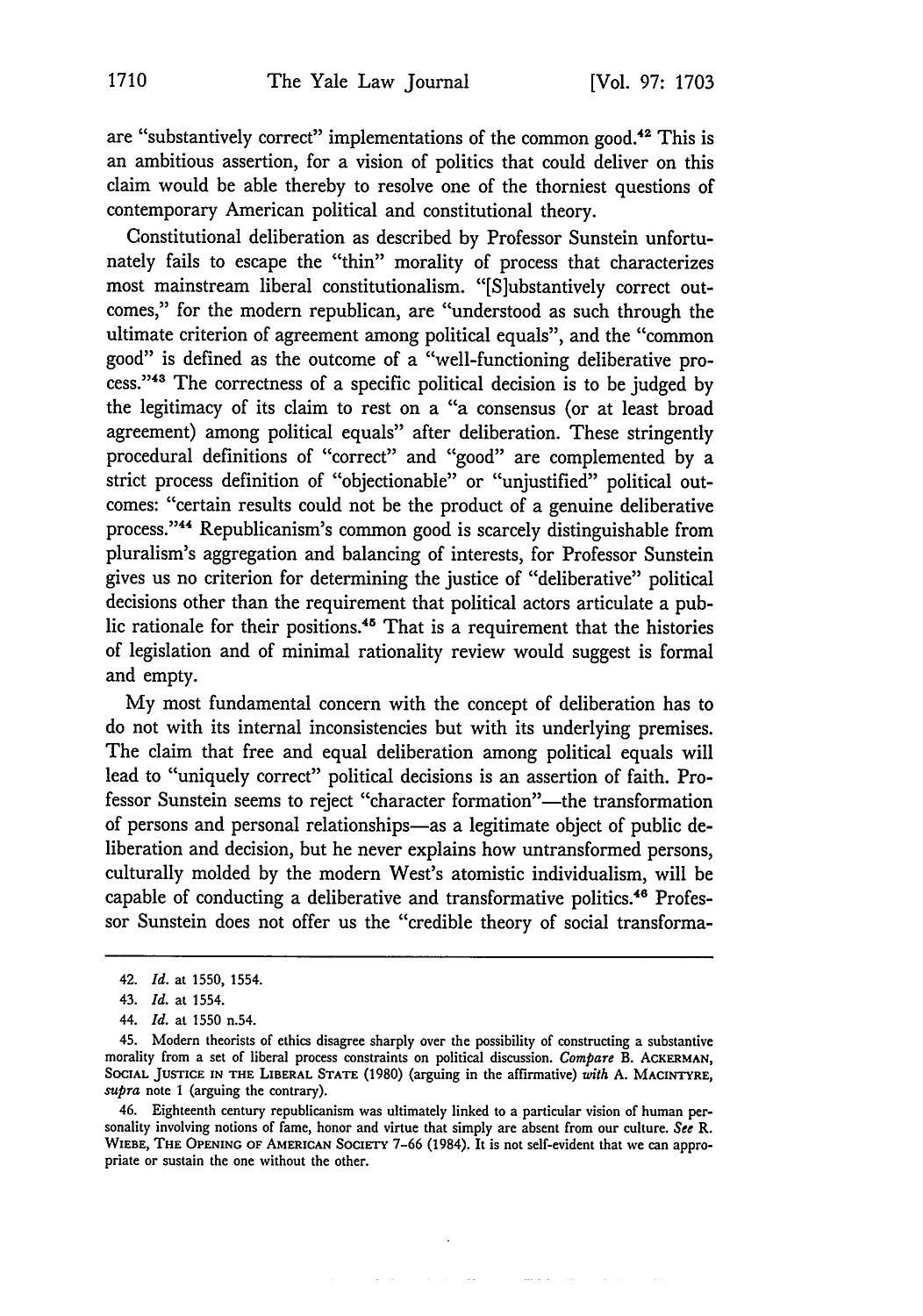tion" and the "vision of transformed personal relations"<sup>47</sup> necessary to render plausible his optimistic evaluation of the effects of deliberation.

### III. **CONCLUSION**

Professor Sunstein is one of the most creative constitutional scholars of the contemporary academy. It is wholly unsurprising, therefore, that "Beyond the Republican Revival" articulates a variety of important and innovative legal and constitutional arguments. His suggestions regarding statutory construction and group representation, in particular, deserve careful consideration by academics, judges and politicians. It is, ironically, those elements in his project that give it its title of republican *revival* that seem to me most problematic. Professor Sunstein identifies only a quite attenuated relationship between his ideas and specific schools of thought in the founding era. This need not be a disadvantage, for as Professor Sunstein is well aware, eighteenth-century republicanism was by no means an entirely attractive phenomenon. Indeed the claim that his constitutional theory is a revival of an earlier tradition does little to clarify or support crucial concepts such as deliberation and common good. The meaning and value of those concepts should be addressed "straightforwardly as issues of political theory" and, I would add, of constitutional law for, as Professor Sunstein himself notes, "[c]ontemporary republicanism is more to be made than found." $48$ 

<sup>47.</sup> R. **UNGER,** THE CRITICAL **LEGAL STUDIES MovEMENT** 22, **25 (1986).** One of the many strengths of Professor Unger's work is his recognition that a transformative politics requires a transformative account of personality. See also R. UNGER, PASSION (1984); R. **UNGER,** POLITIcs (1987-). 48. Sunstein, *supra* note 2, at 1589.